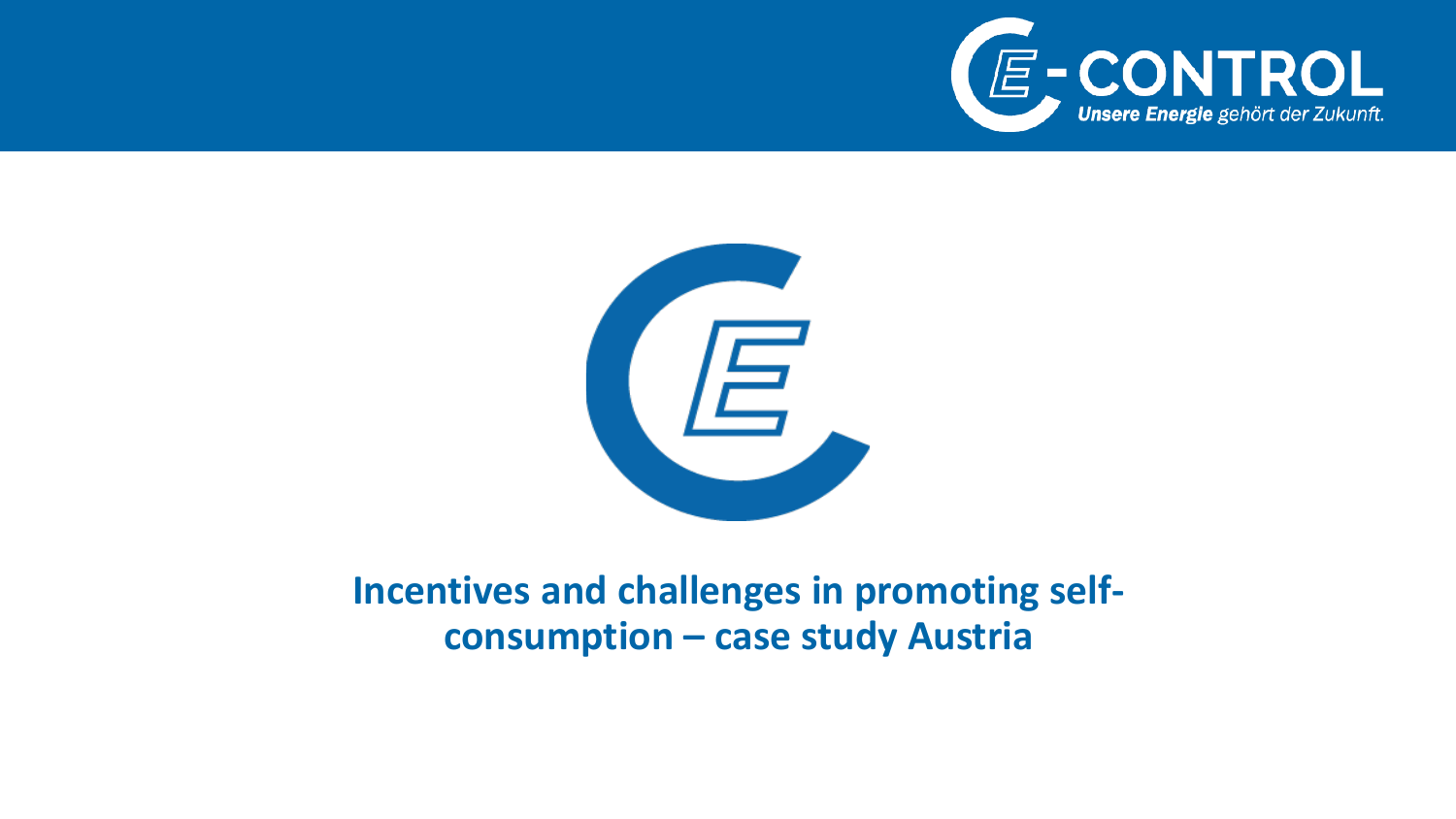#### contents



- Electricity price in Austria
- What is self-consumption
- Net-metering
- "gemeinschaftliche Erzeugungsanlage" collective generation plant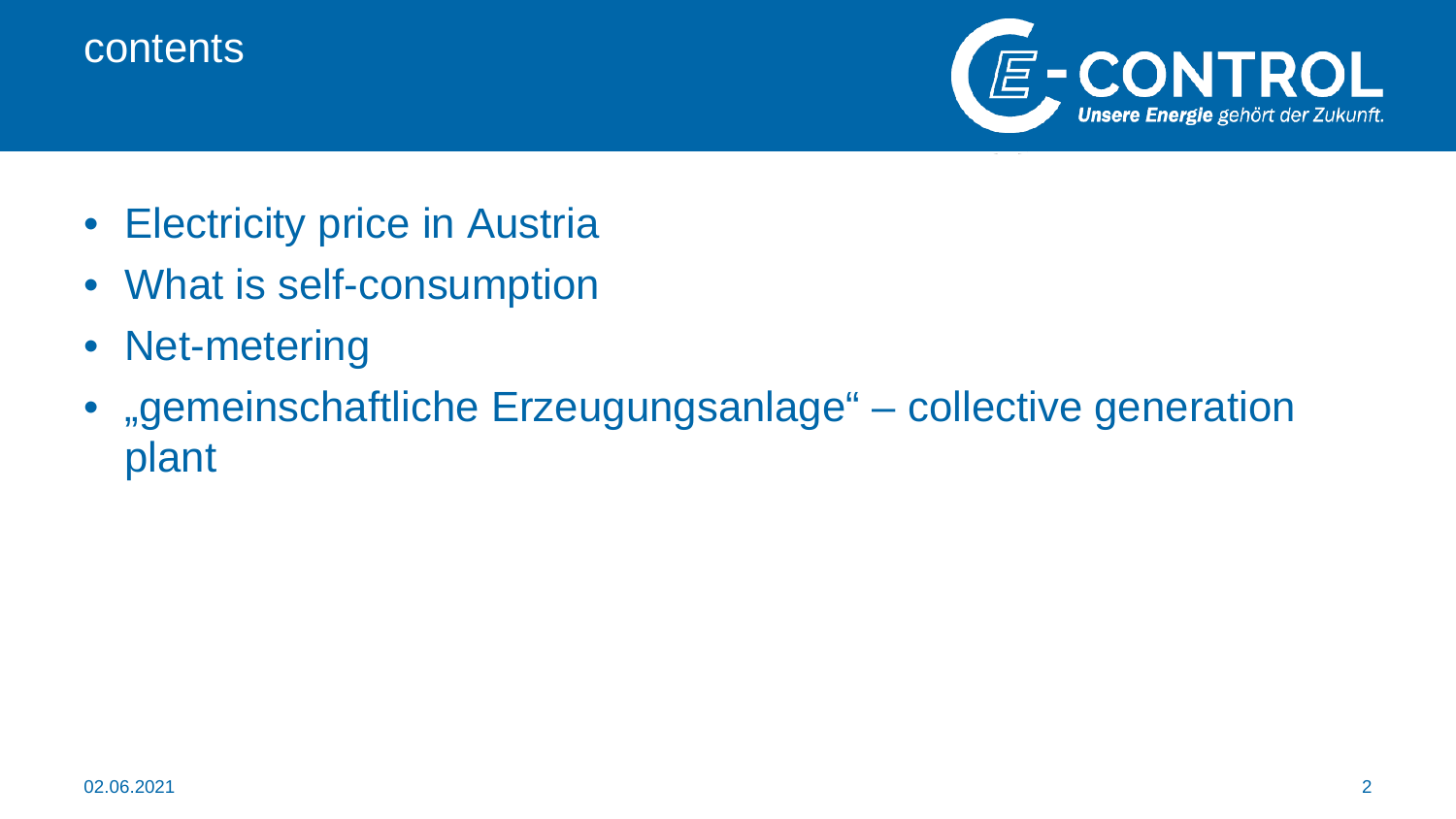

- Electricity price in Austria
- What is self-consumption
- Net-metering
- $\bullet$ "gemeinschaftliche Erzeugungsanlage" – collective generation plant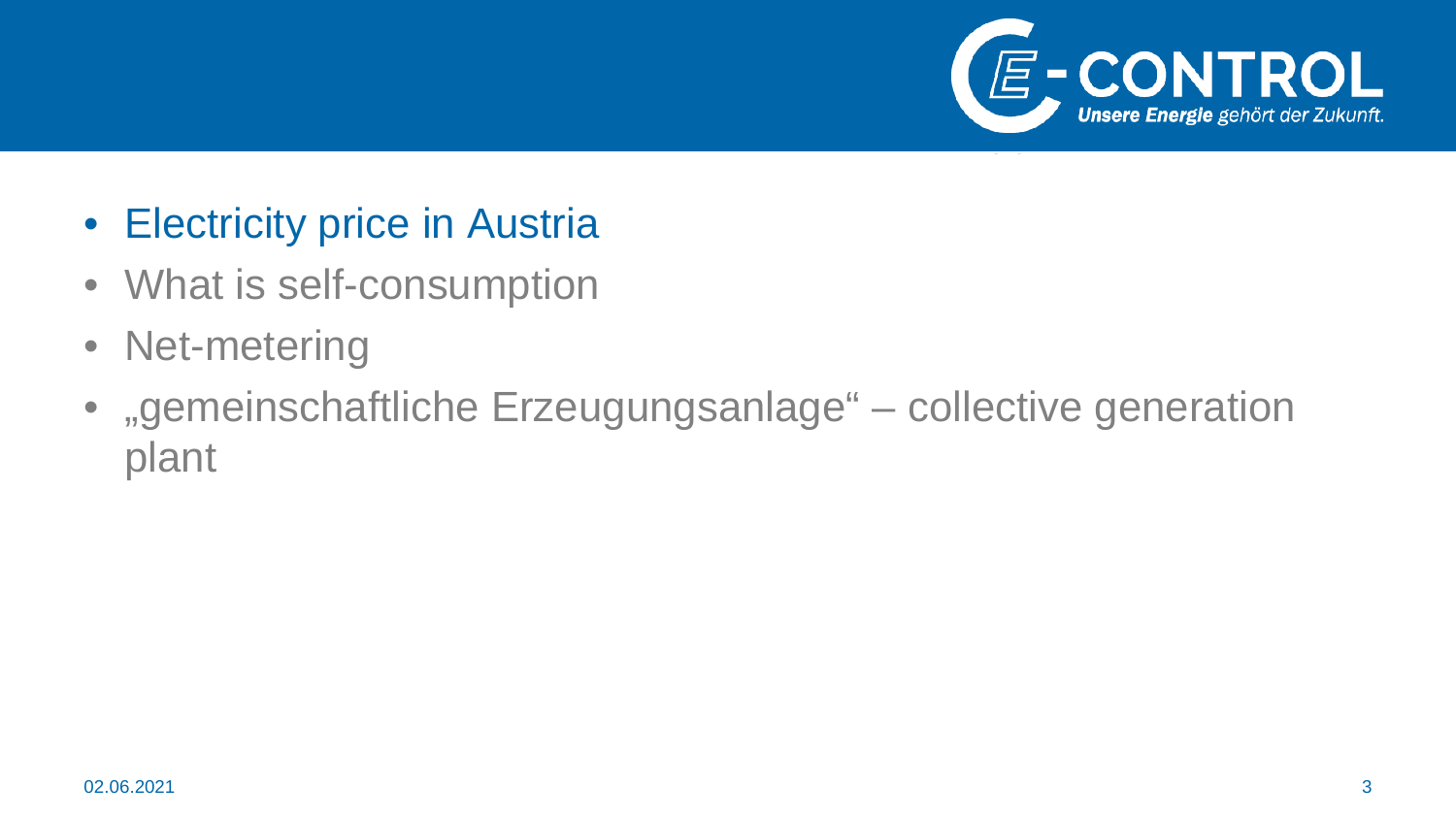# Electricity price in Austria



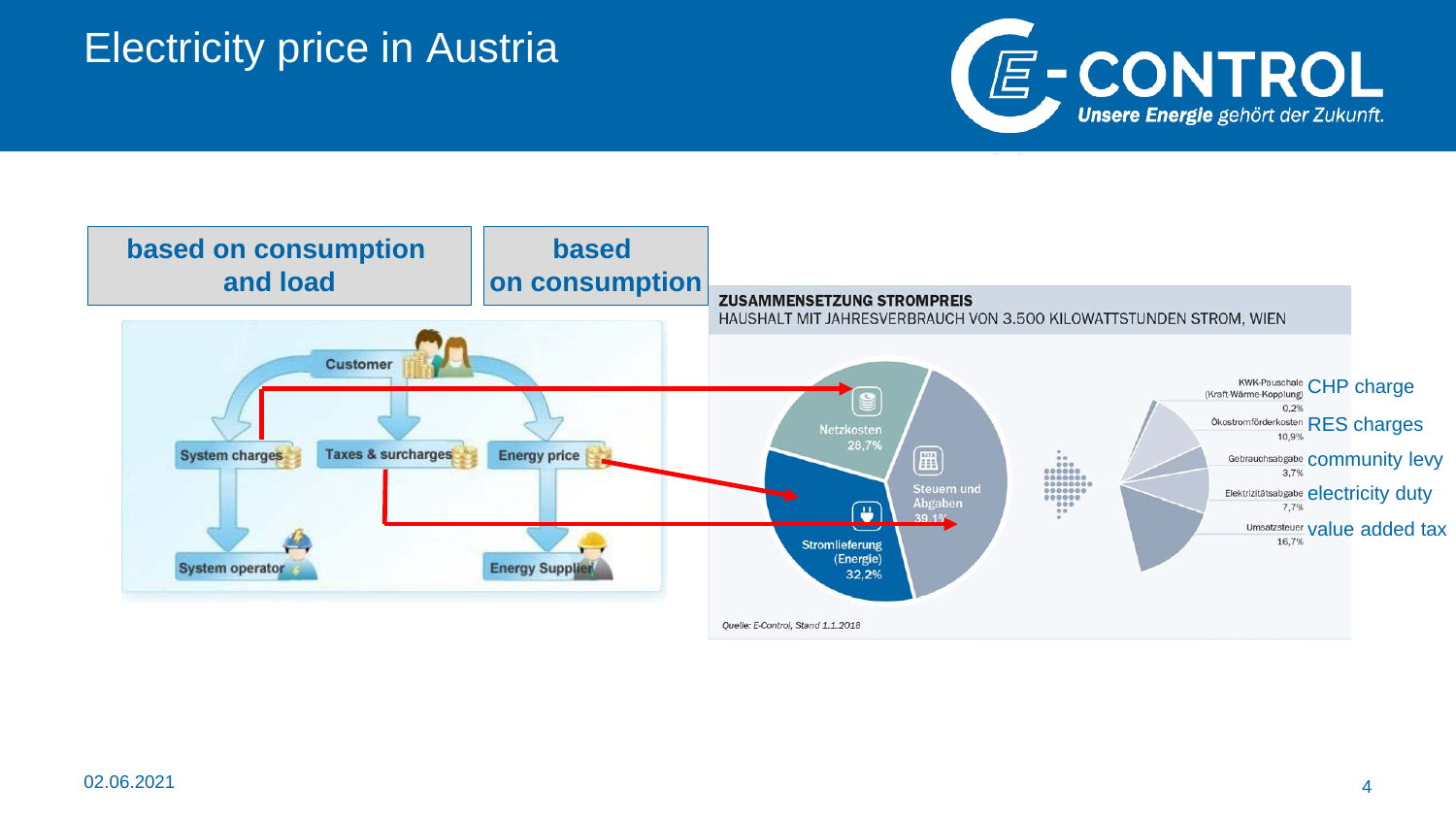# "Elektrizitätsabgabe" - electricity duty



- In general 1,5 Cent/kWh
- For self-consumed electricity
- The prosumer is responsible himself for paying the duty
- Free for up to 5.000 kWh for self produced and consumed **electricity**
- Free for up to 25.000 kWh for self produced and consumed renewable electricity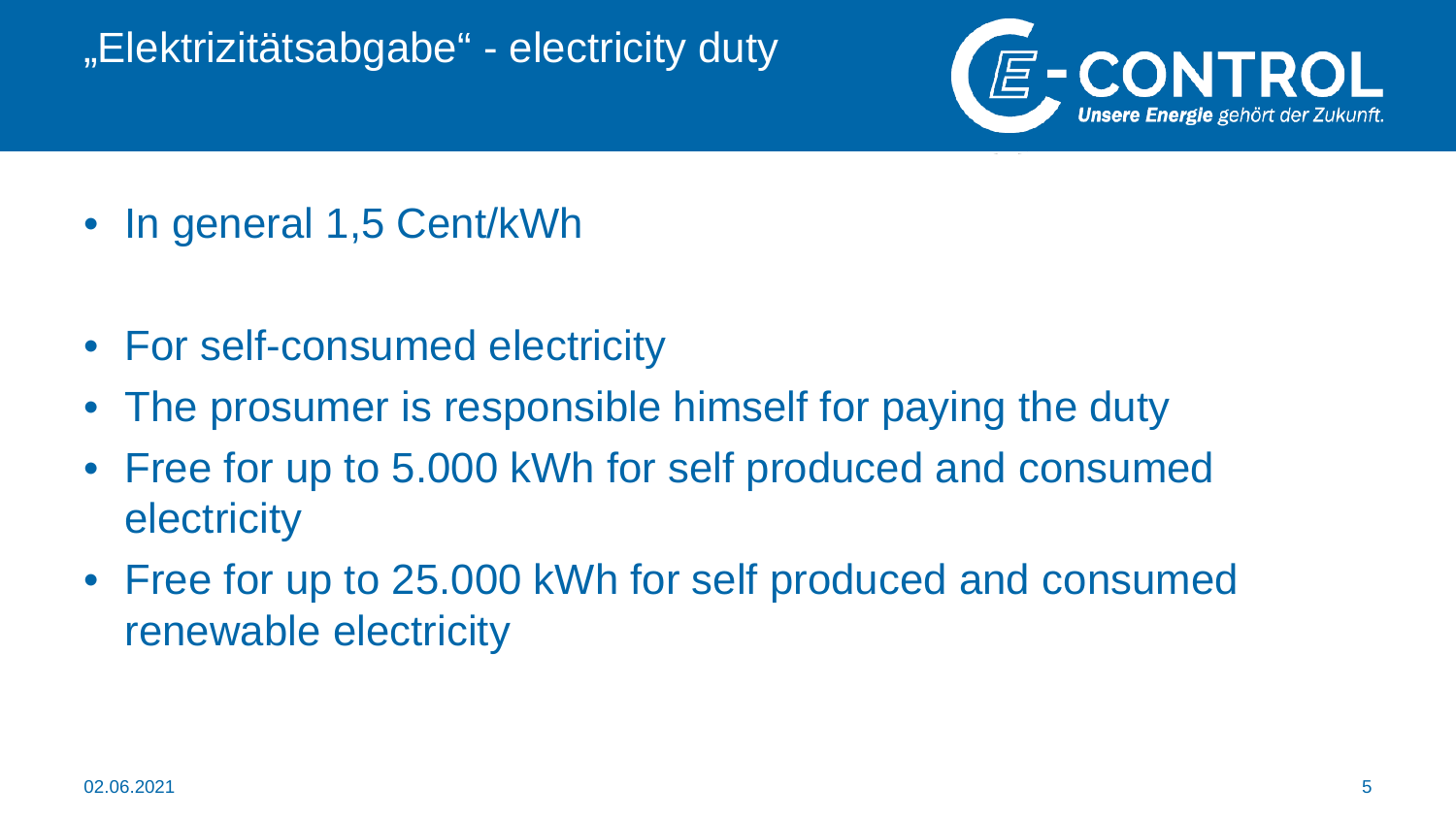

- Electricity price in Austria
- What is self-consumption
- Net-metering
- $\bullet$ "gemeinschaftliche Erzeugungsanlage" – collective generation plant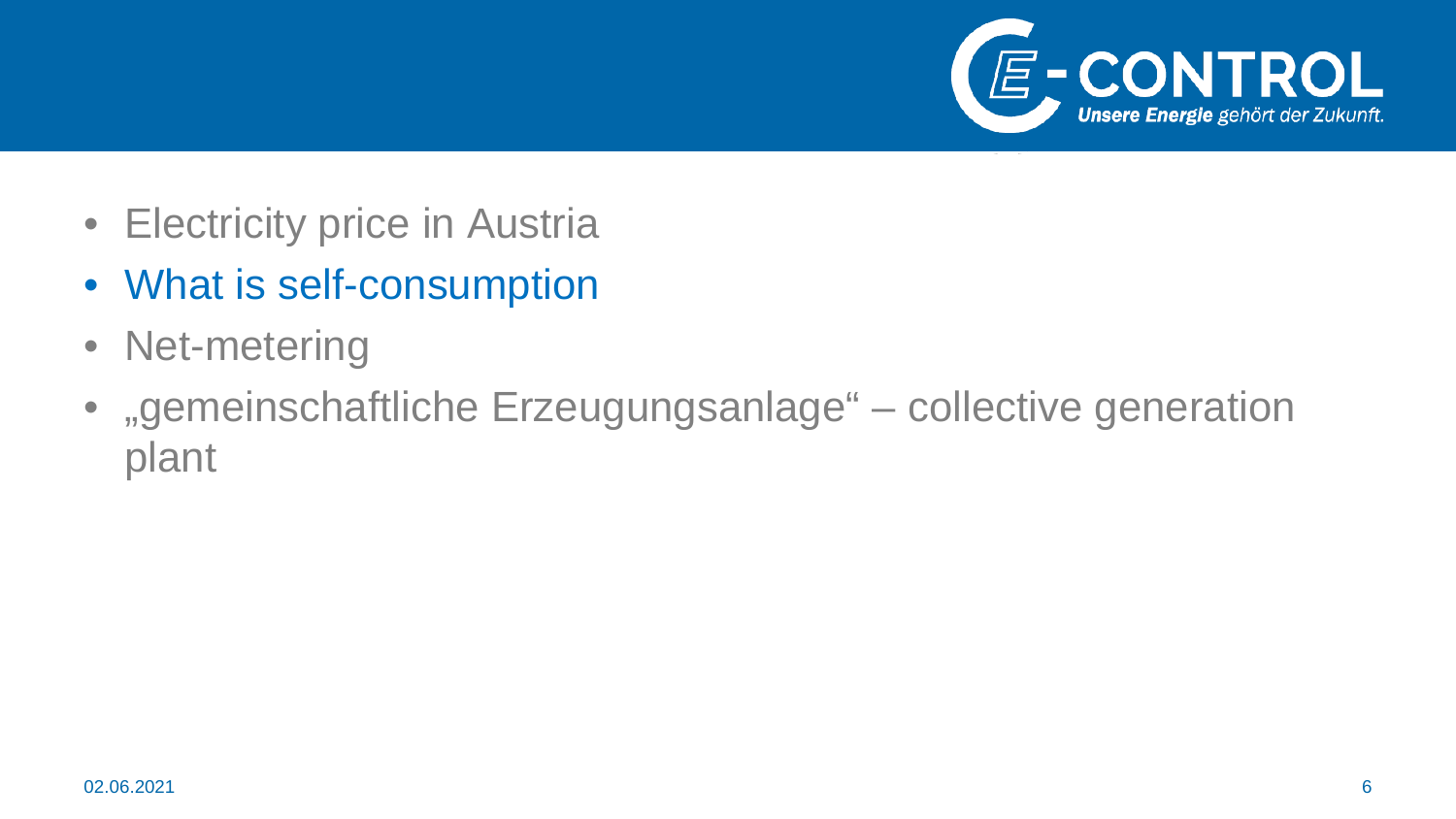# Self-consumption



- On-site production and consumption
- Without using the public grid
	- best example alpine huts stand-alone power system
	- Companies with on-site power plants
- Austria self-consumption
	- no network charges or connected charges (green electricity surcharge)
		- It's not exempted BUT the system is built on "electricity taken from the grid"
	- Electricity duty electricity consumed
		- Up to 5.000 kWh no fees
		- For renewable electricity up to 25.000 kWh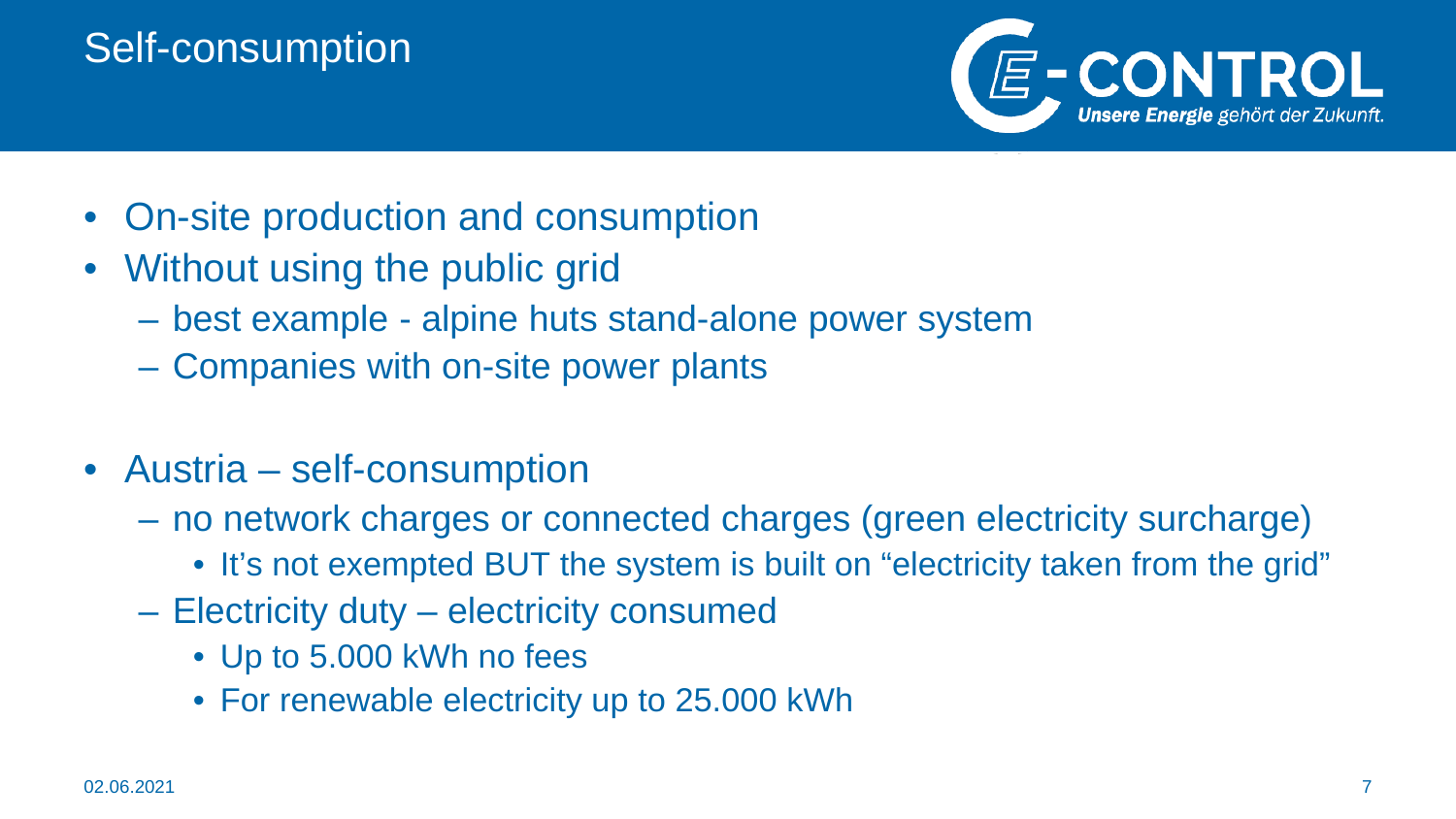# No feed in tarif or direct support



- There is no direct support for self-consumption in Austria
- Profitable via price difference
- Electricity take from the grid costs around 20 Cent/kWh for households

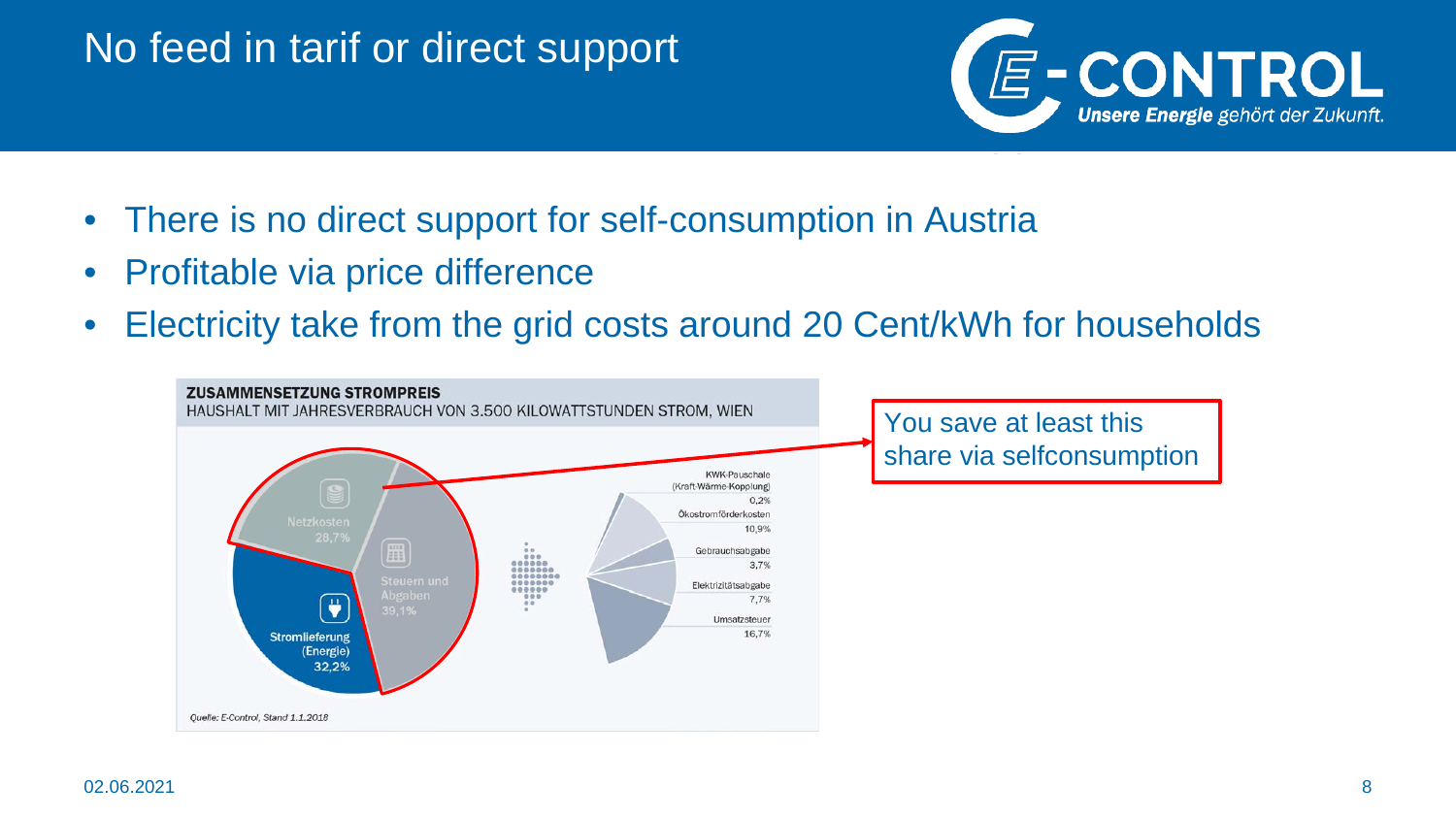## Effects of self-consumption



- Self-consumption isn't uncommon on a larger scale
- Somehow "new" for smaller installations
- Check what consumed electricity contributes to the system
	- How are network charges designed
	- How are additional charges designed
	- Electricity consumed or electricity taken from the public grid
- The less charges on self consumed electricity the more attractive selfconsumption is
	- Less quantity (if based on electricity taken from the grid) to base grid tariffs on ?!
	- "Energy efficiency effect" less electricity used due to energy efficiency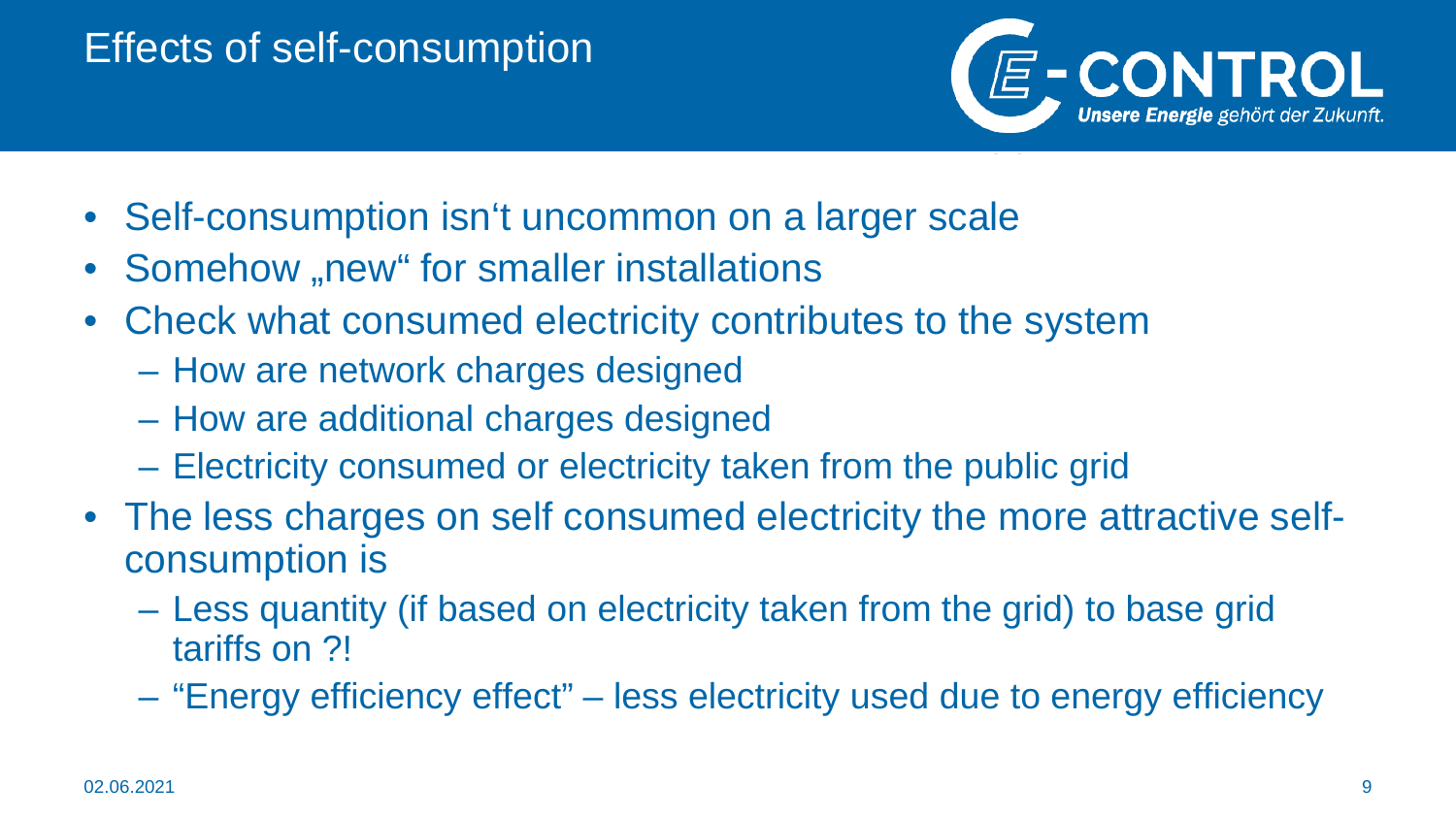

# Tarif-system tending towards a more load-based mechanism

• Costs-by-cause principle

o distribution networks are designed for peak load demand o Maybe in the future also "peak load supply" (via decentralized production) ?! – there are no indications for this right now

- For households
	- Incentive for smart meters to meter load vs. fixed load profile
	- Self-consumption plus storage getting more and more attractive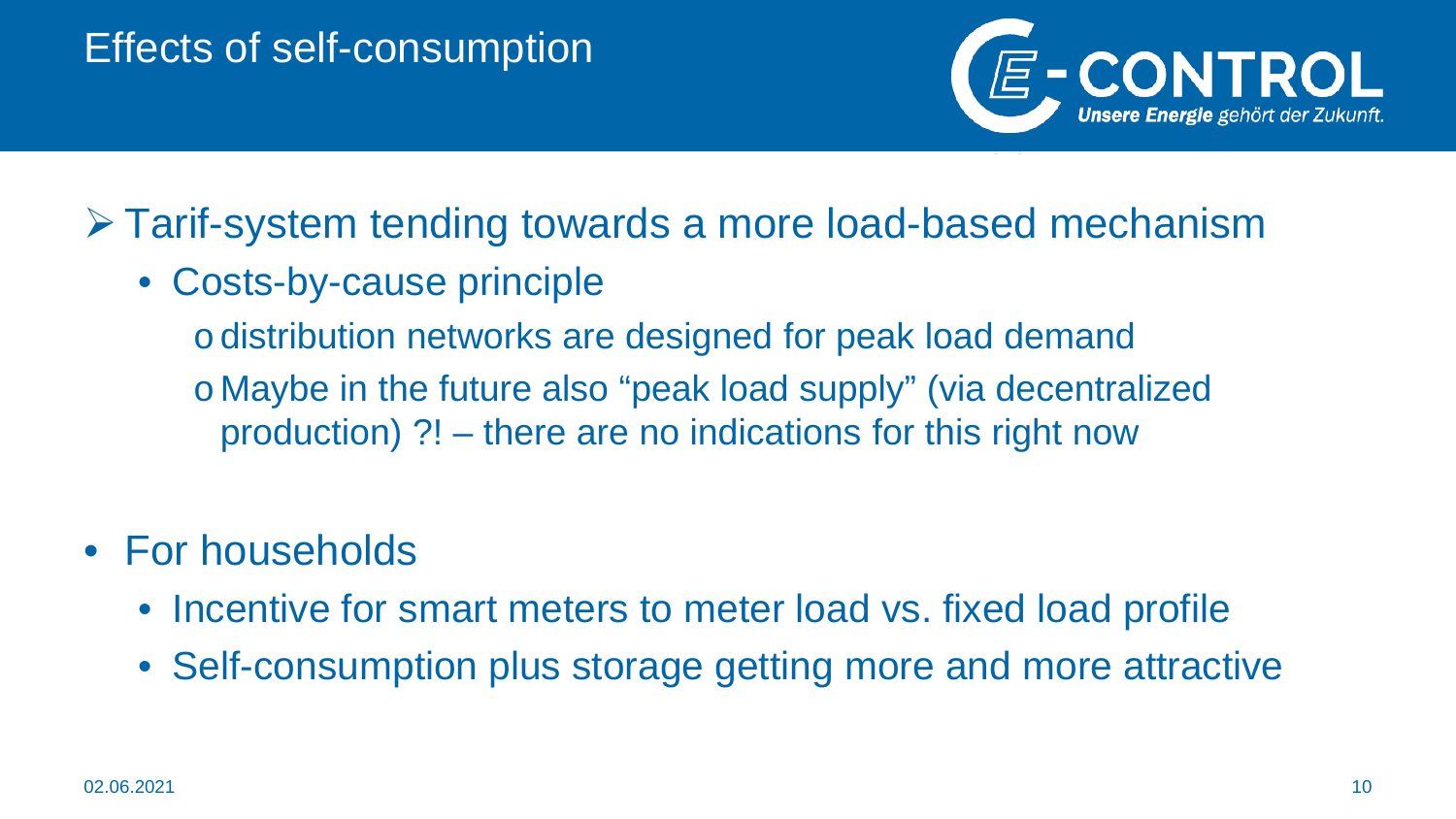

- Electricity price in Austria
- What is self-consumption
- Net-metering
- $\bullet$ "gemeinschaftliche Erzeugungsanlage" – collective generation plant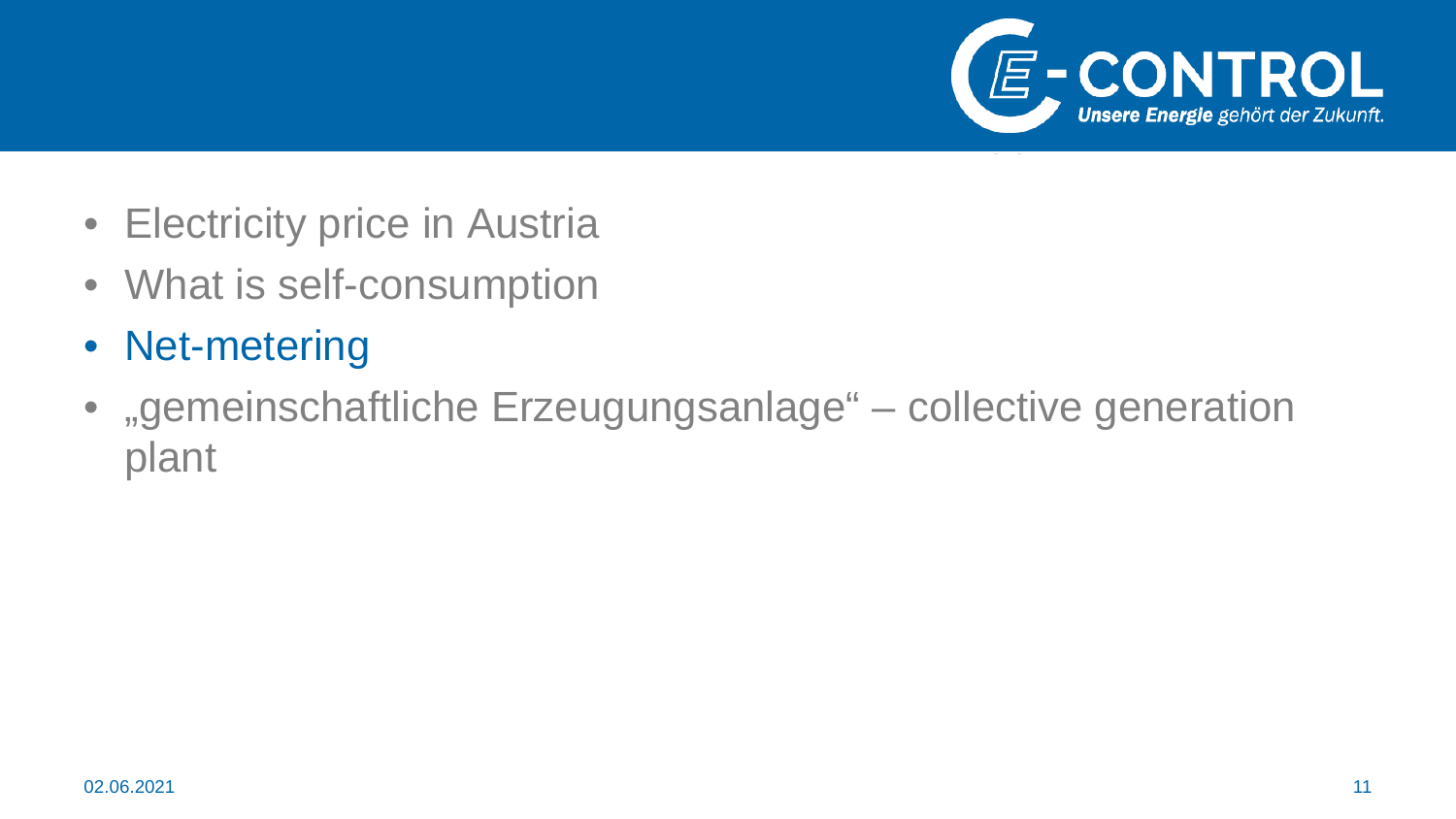#### Definition – net metering



- Key factors
	- On site production, consumption and excess electricity is supplied to the grid
	- Metering system
	- Time frame
- Old (analogue) electricity meters can spin backwards
- Thereby the electricity consumed and supplied to the grid are netted
- Charges commonly are calculated based on load and electricity consumed (taken from the public grid)
- Thereby it's an extra benefit besides taking less electricity from the grid for the local producer
- Net metering isn't favoured because of the distortions it causes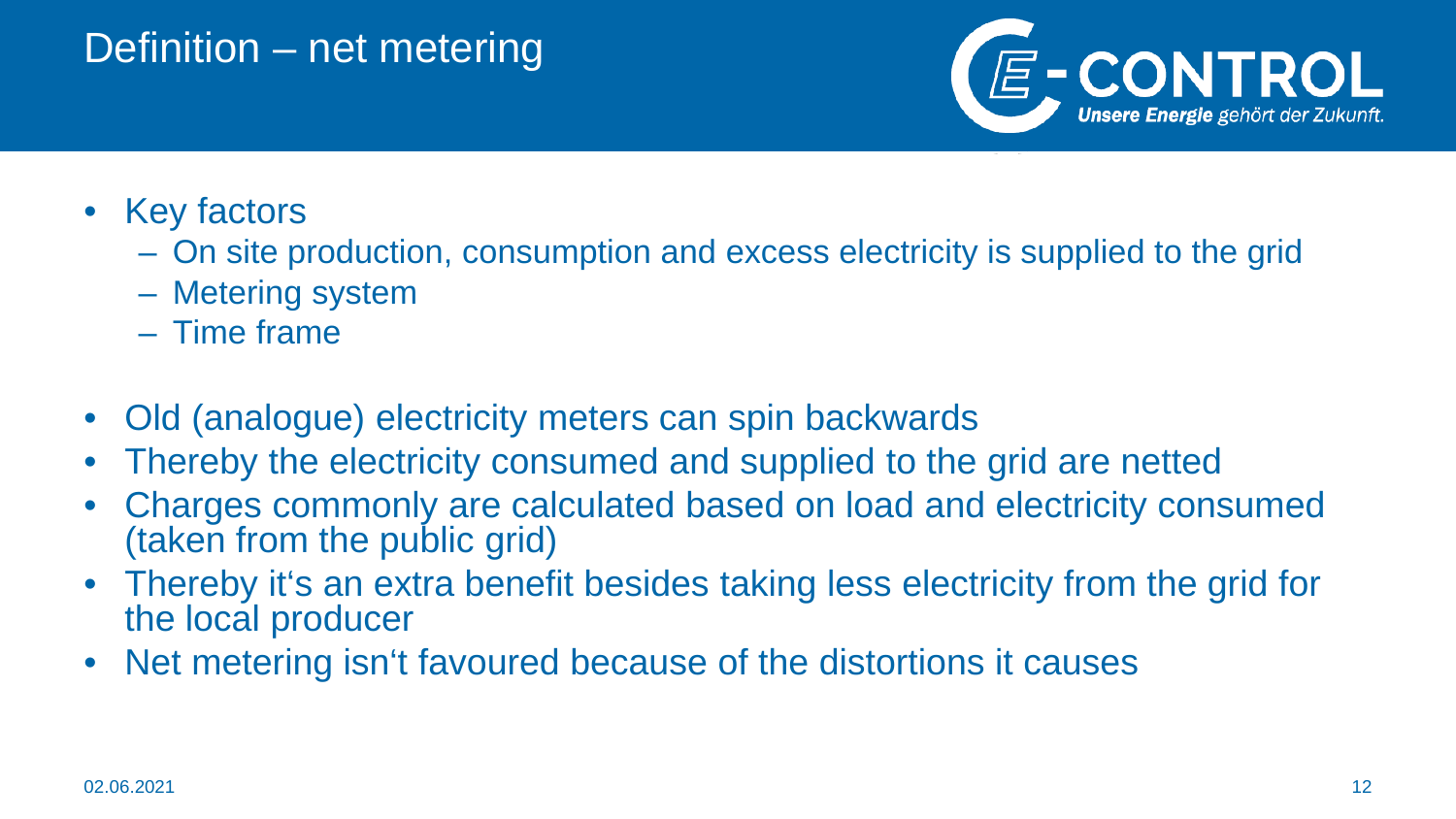

- Net metering should be avoided as **it implies that system storage capacity is available for free**
- It **reduces consumers' timevalue sensitivity** to volatile energy prices and hence undermines efforts to enhance flexibility and to develop a wider demand-side response with consumers playing a more active market role

[https://www.ceer.eu/documents/104400/-/-/3f246c2a-d417-2a29](https://www.ceer.eu/documents/104400/-/-/3f246c2a-d417-2a29-d8eb-765bd6579581) d8eb-765bd6579581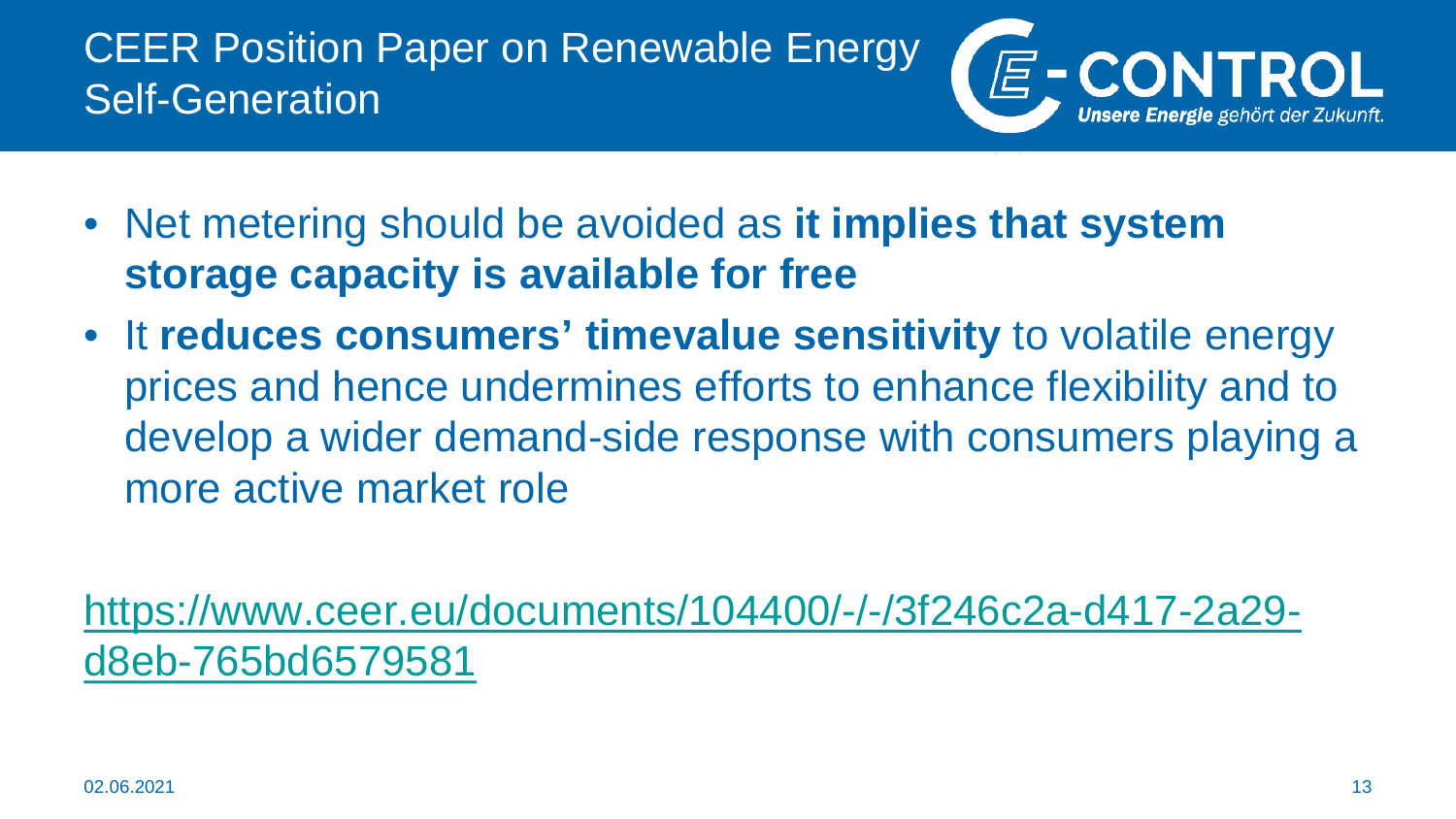

- Electricity price in Austria
- What is self-consumption
- Net-metering
- $\bullet$ "gemeinschaftliche Erzeugungsanlage" – collective generation plant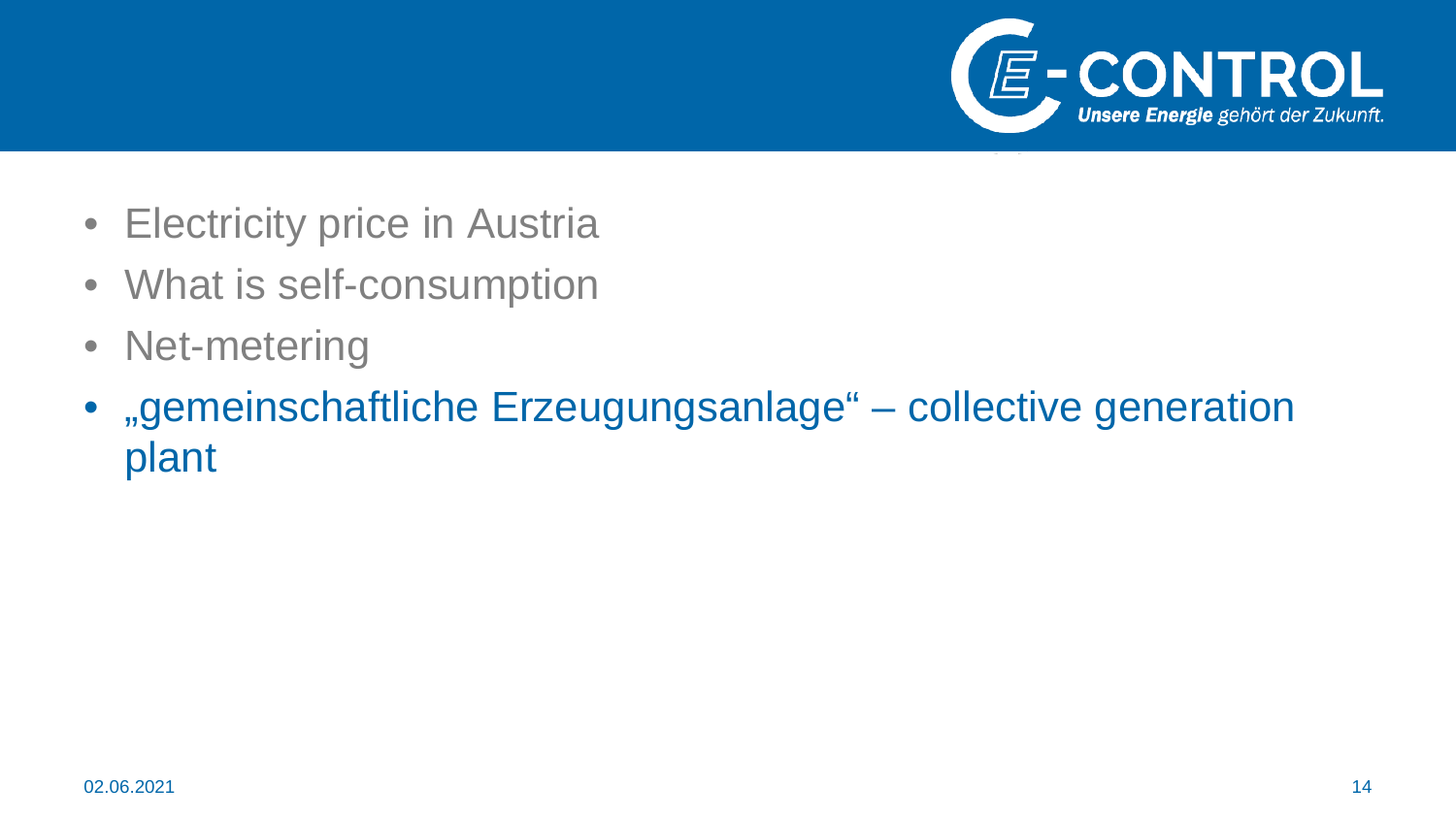

- Local energy production and consumption on a smaller scale (compared to big companies which already have had there own on site power plants) is just developing
	- Renewable energy directive renewable Energy Communities
- Unclear situation on apartment buildings or buildings used by various entities
	- Tenancy law (Mietrechtsgesetz), Condominum act (Wohnungseigentumsgesetz)
- To enable the collective usage of locally produced electricity some amendments were made in Austria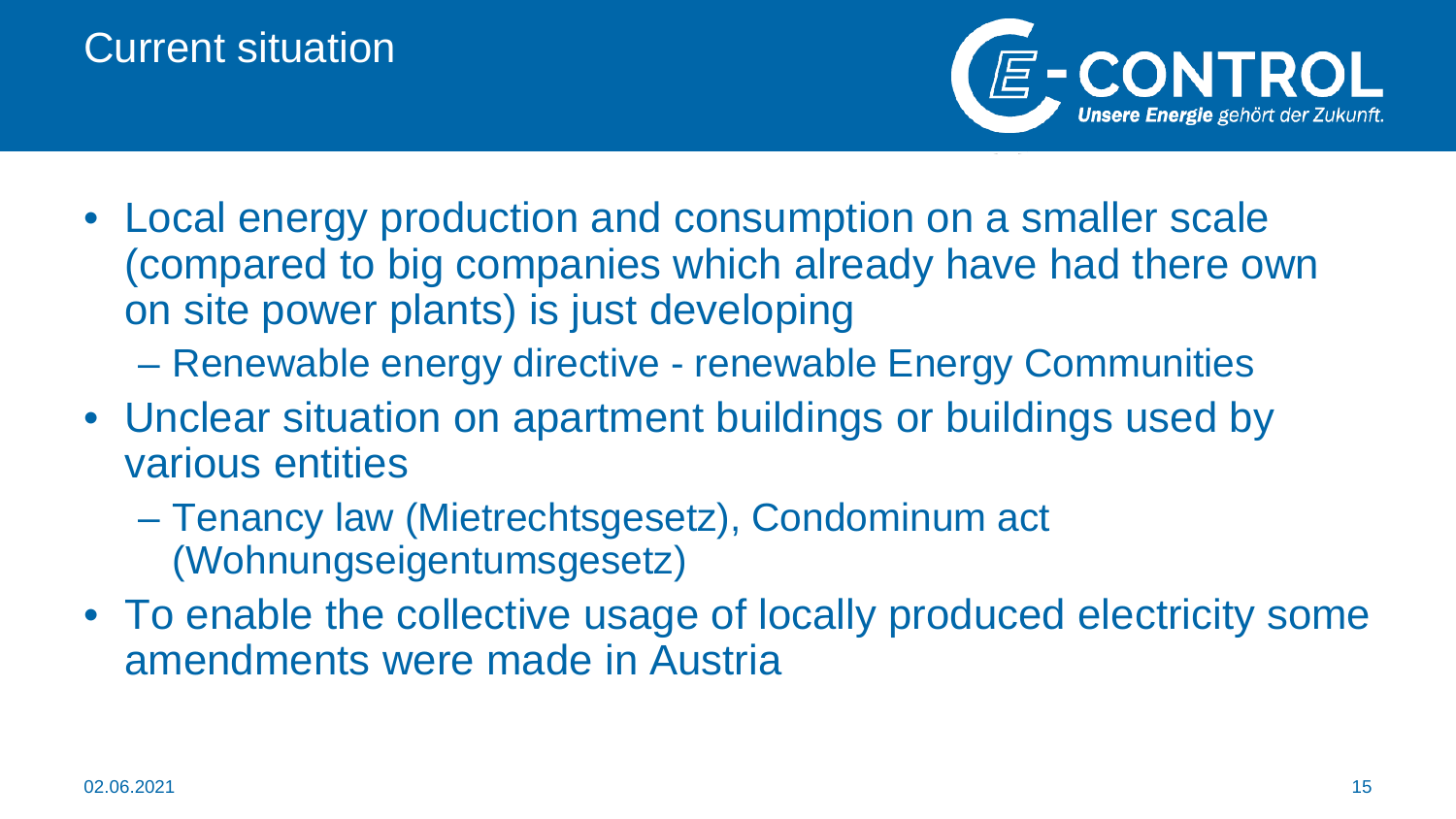#### Situation as it was – not profitable





[source: "Mehr Sonnenstrom für mich – optimierter Eigenstromverbrauch" Gemeinschaftliche Broschüre KL.IEN / PV-Austria]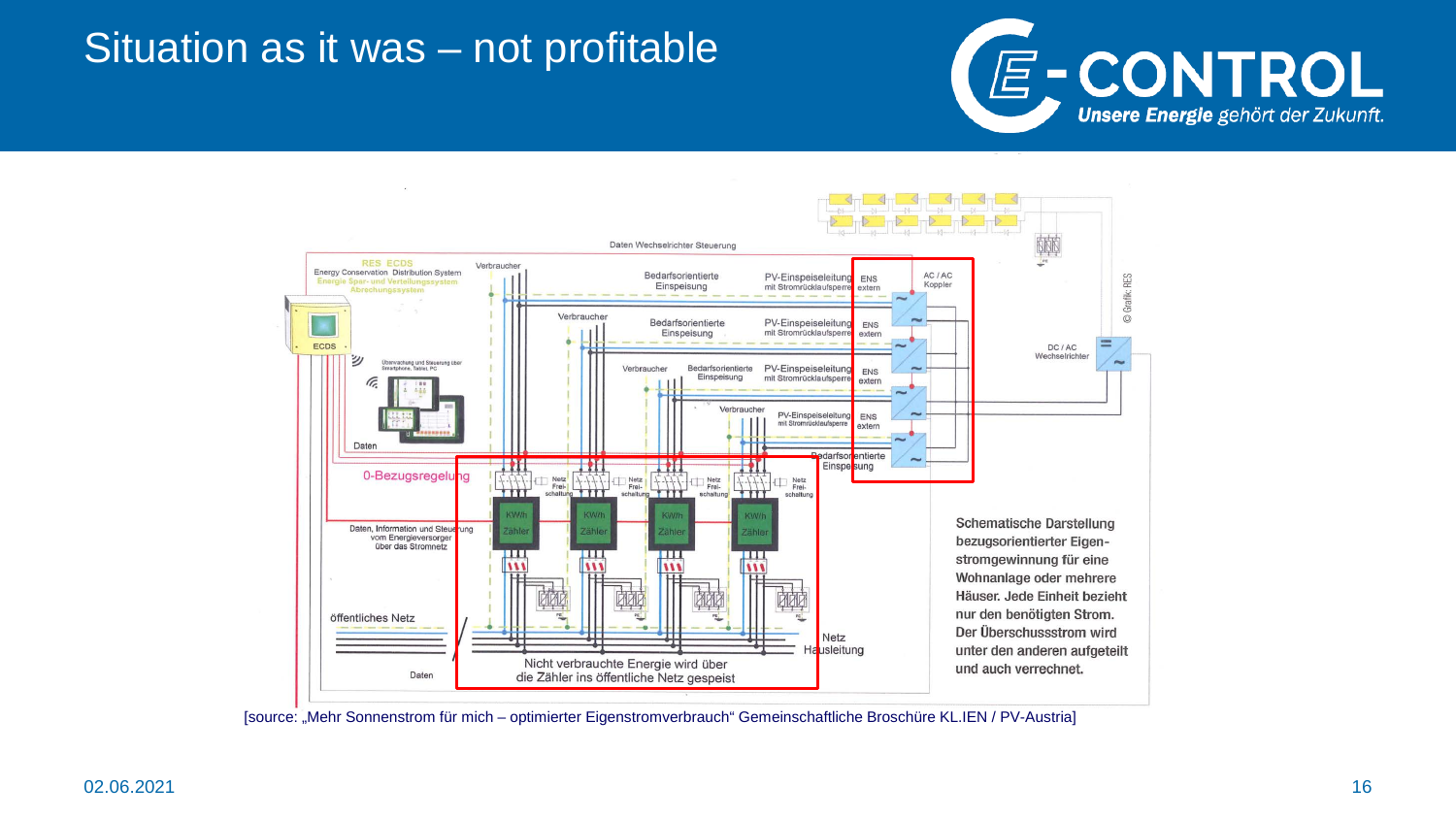## What's new



- The power plant can be connected to the main cable – No separate power inverter per flat needed
- Based on a fixed or variable allocation profile the produced electricity is ", allocated" on a 15min basis to the participants
	- One can only allocate as much produced electricity to the participant as he has consumed in the 15min timespan
	- An intelligent metering system is a prerequisite
- The DSO is responsible for the allocation (based on the provided allocation profile)
- Excess electricity is fed into the public grid and there has to be an existing purchase agreement with a supplier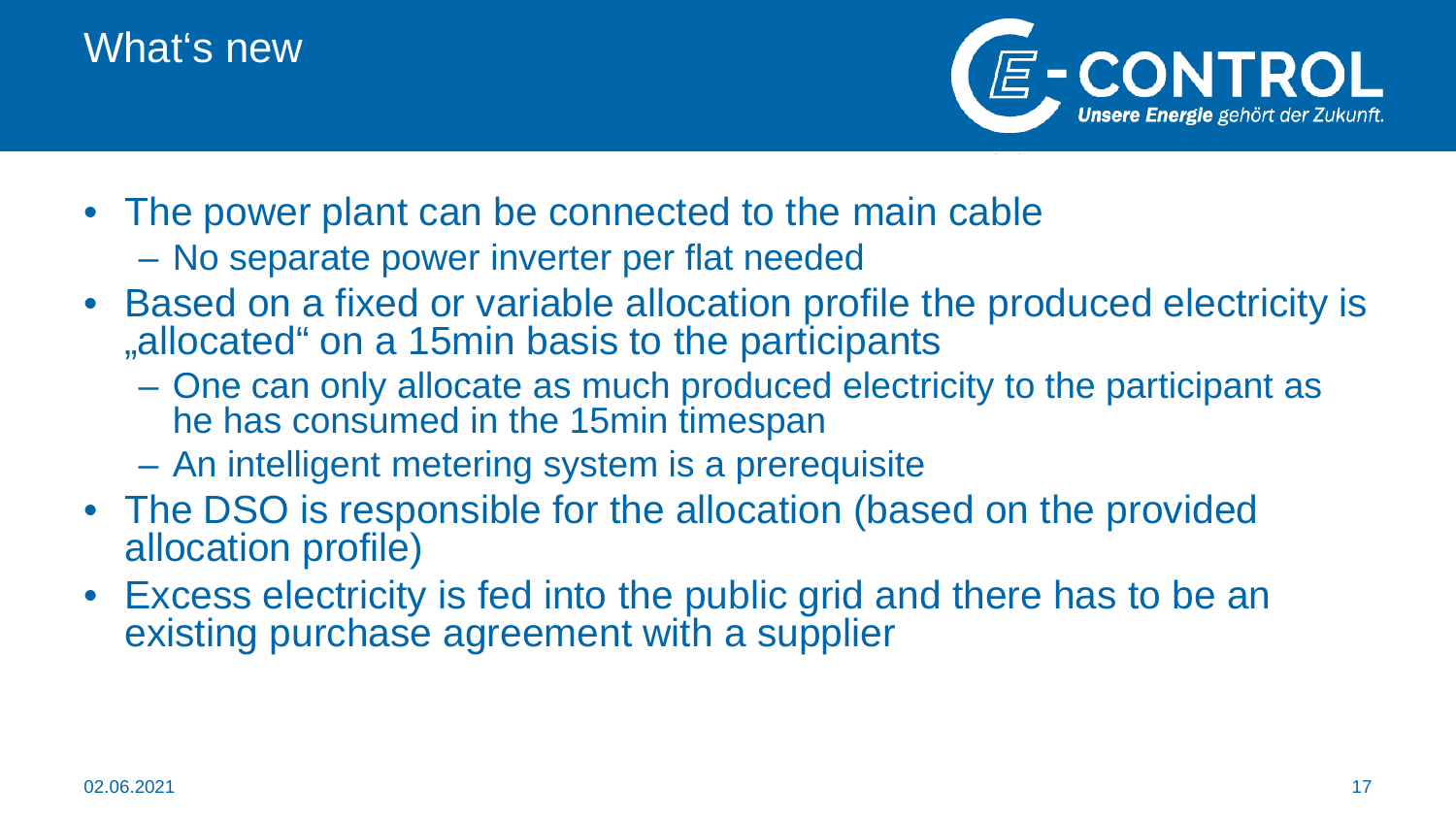## Situation as it is – more likey to be profitable



[source: "Mehr Sonnenstrom für mich – optimierter Eigenstromverbrauch" Gemeinschaftliche Broschüre KL.IEN / PV-Austria]

E-CONTROL

**Unsere Energie** gehört der Zukunft.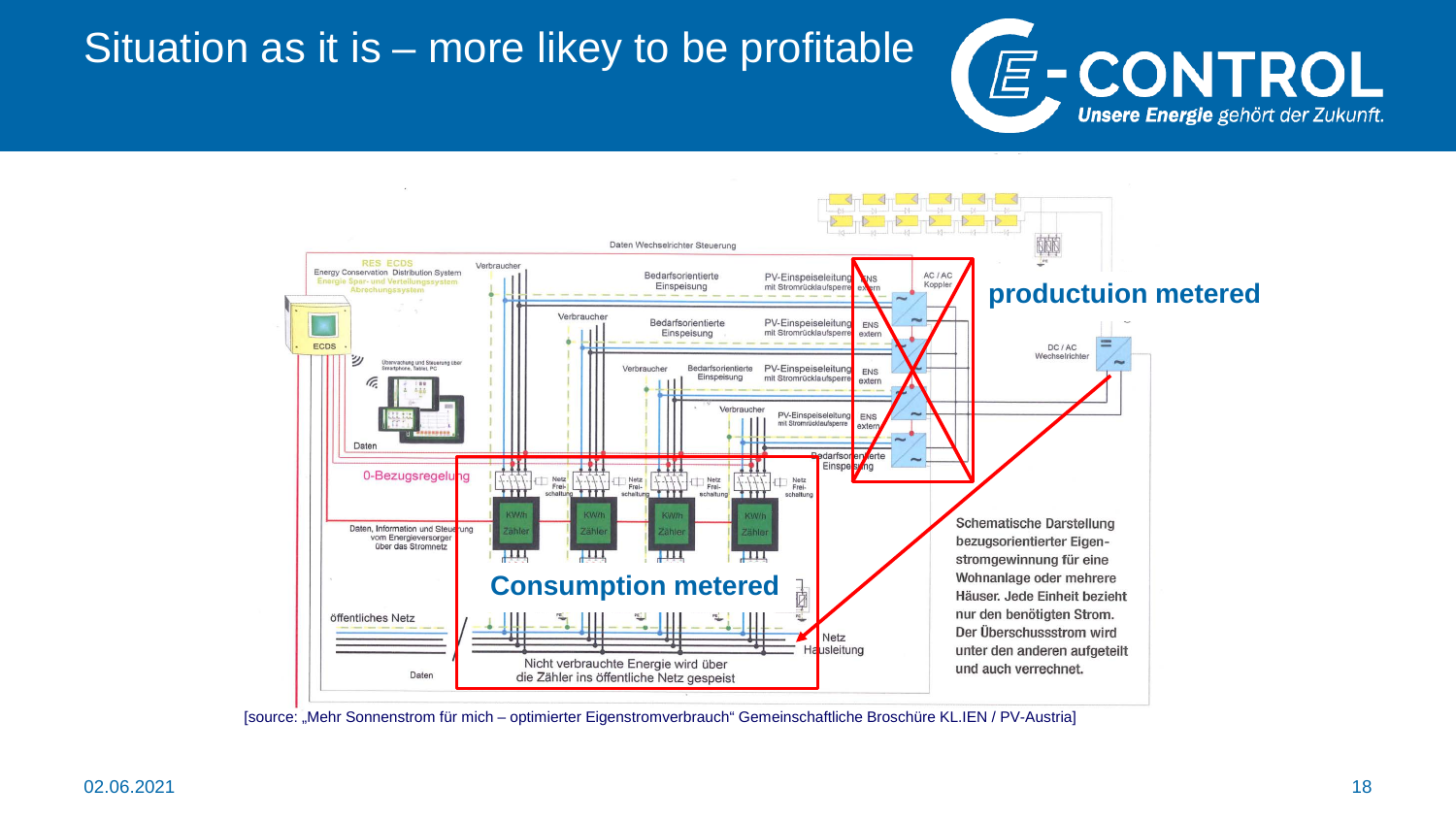# **Unsere Energie** gehört der Zukunft.

E-Control Rudolfsplatz 13a, 1010 Wien Tel.: +43 1 24 7 24-0 Fax: +43 1 247 24-900 E-Mail: office@e-control.at www.e-control.at Twitter: www.twitter.com/energiecontrol Facebook: www.facebook.com/energie.control